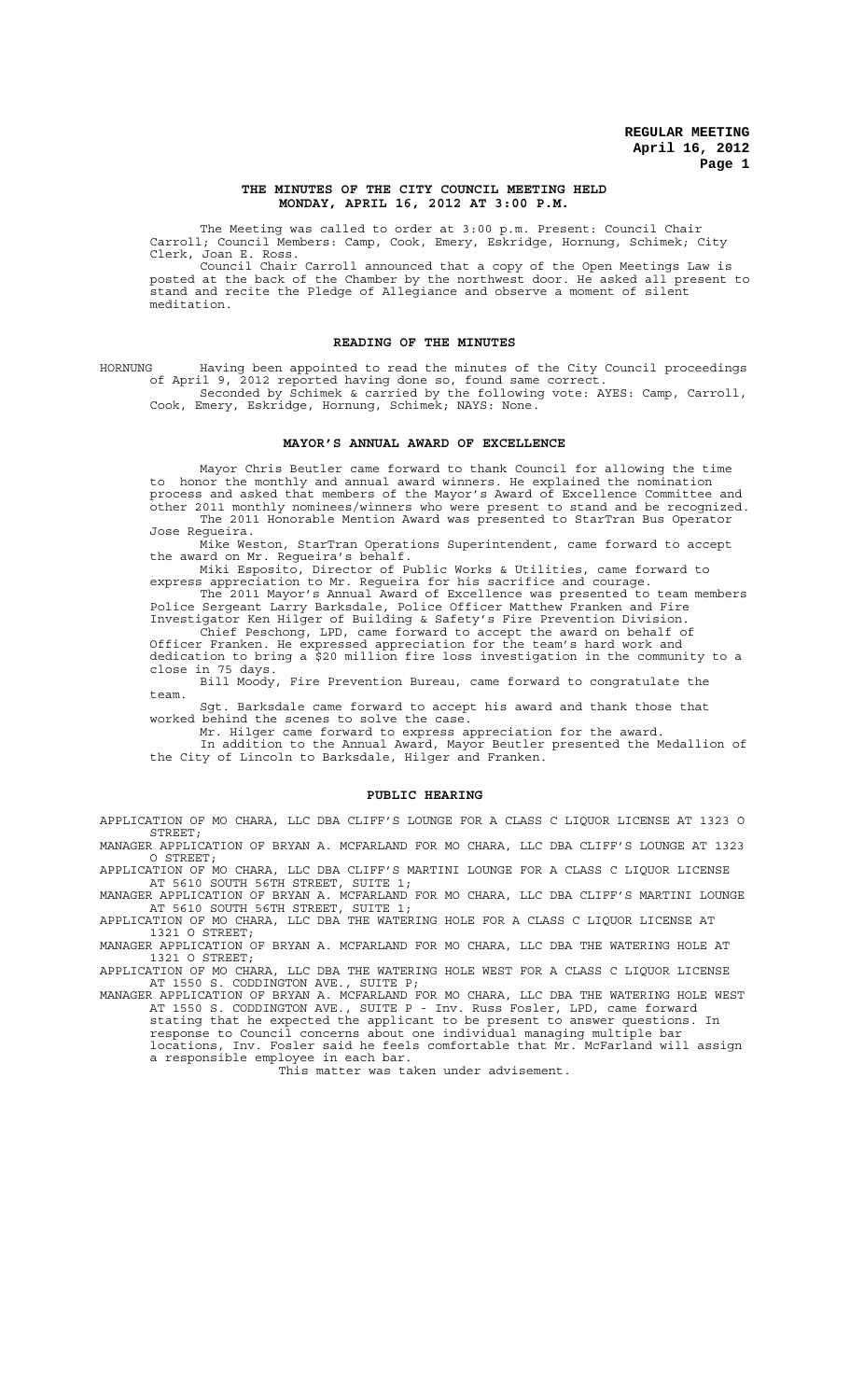APPLICATION OF CHAD WINTERS, CHRISTOPHER VORHIES, ROGER TOY AND ROBERT TOY DBA IDEAL GROCERY FOR A CLASS C LIQUOR LICENSE AT 905 SOUTH 27TH STREET - Christopher Vorhies, came forward to take oath and answer questions. This matter was taken under advisement.

AUTHORIZING THE ISSUANCE BY THE CITY OF ITS GENERAL OBLIGATION HIGHWAY ALLOCATION FUND REFUNDING BONDS, SERIES 2012 IN AN AGGREGATE PRINCIPAL AMOUNT NOT TO EXCEED \$33,000,000;

A RESOLUTION FOR THE EARLY REDEMPTION OF THE CITY'S OUTSTANDING GENERAL OBLIGATION HIGHWAY ALLOCATION FUND BONDS, SERIES 2004 IN THE AMOUNT OF \$30,155,000 - Steve Hubka, Finance Director, came forward to answer questions.

Scott Keene, Ameritas Investment Corp., came forward to speak about the significant savings as a result of advanced refunding of the bonds. He said the average rate on the outstanding bonds is 4.44% and in today's market those bonds can be replaced at a maximum of 2%. Annual savings would be \$170,000 per year or a present value basis of \$1.8 million –- this represents about 6% of the outstanding par bond. Mr. Keene clarified costs associated with the issuance of the Series 2012 Bonds. He said he hopes the new financing will get to market by the third week of May.

Steve Likes, Kutak Rock, LLP, was on hand for questioning. This matter was taken under advisement.

AMENDING CHAPTER 25.04 OF THE LINCOLN MUNICIPAL CODE, THE LINCOLN MECHANICAL CODE, BY ADDING A NEW SECTION NUMBERED 25.04.485 TO ADD A NEW SECTION 1101.11 TO THE INTERNATIONAL MECHANICAL CODE RELATING TO REGISTRATION OF REFRIGERATION CONTRACTORS - Fred Hoke, Manager of DSC, came forward to clarify the amendment which was approved by both study committees but was erroneously omitted from the ordinance.

Merl Scott, Building & Safety Department, came forward to state that the task force agreed with language allowing for registration of refrigeration contractors who can then take out a permit to do refrigeration work in Lincoln. This matter was taken under advisement.

APPROVING A LEASE AGREEMENT BETWEEN THE US POSTAL SERVICE AND THE CITY OF LINCOLN FOR PLACEMENT OF ONE OR MORE POSTAL DROP-OFF MAILBOXES IN THE EAST PARKING LOT AT WOODS PARK, GENERALLY AT SOUTH 33RD STREET AND L STREET - Lynn Johnson, Director of Parks & Recreation, said since consolidation and subsequent closure of the<br>Post Office at 35<sup>th</sup> & O Street, customers were interested in the placement of drop-off mailboxes in the area. The initial term is for seven years, it has a potential renewal for two additional 5-year terms and has a minimal cost of \$1 per year.

Jocelyn Golden, Asst. City Attorney, came forward to answer questions. She said a provision allows the City to give 30 days written notice to terminate the agreement.

#### This matter was taken under advisement.

APPROVING A LEASE AGREEMENT BETWEEN HOLMES LAKE PROFESSIONAL CENTER LLC AND THE CITY OF LINCOLN FOR THE USE OF APPROXIMATELY 2,100 SQUARE FEET OF PROPERTY NORTH OF HOLMES LAKE PARK AT SOUTH 70TH STREET AND NORMAL BOULEVARD TO BE USED AS A PARKING LOT FOR A TEN YEAR TERM - Lynn Johnson, Director of Parks & Recreation, came forward to identify the location under a lease agreement for the initial term of 15 years, providing for three additional 10-year renewals. He explained the method of calculating rent which is paid annually. In response to questions about selling the property, Mr. Johnson said the wet, lowland property is dedicated park land, part of Holmes Lake and is not able to be sold. Jocelyn Golden, Asst. City Attorney, came forward to answer questions. She said a provision allows the City to give six months written notice to terminate the agreement.

## This matter was taken under advisement.

AMENDING CHAPTER 5.04 OF THE LINCOLN MUNICIPAL CODE RELATED TO ALCOHOLIC LIQUOR TO REQUIRE A VALID RESPONSIBLE BEVERAGE SERVER PERMIT OR RESPONSIBLE BEVERAGE MANAGEMENT CERTIFICATE FOR ANY PERSON SELLING OR SERVING ALCOHOLIC LIQUOR AT RETAIL AND TO DELETE THE PROHIBITION OF LIQUOR SALES BETWEEN 6:00 A.M. AND NOON ON SUNDAY - Linda Major, UNL, came forward in favor of the proposed ordinance. She said a percentage of her job responsibilities involve reducing high-risk drinking among college students. She provided a historical context for the ordinance under consideration and summarized research literature related to responsible beverage training. Ms. Major said for as little one movie ticker per year for three years, a seller/server can be credentialed and professionalized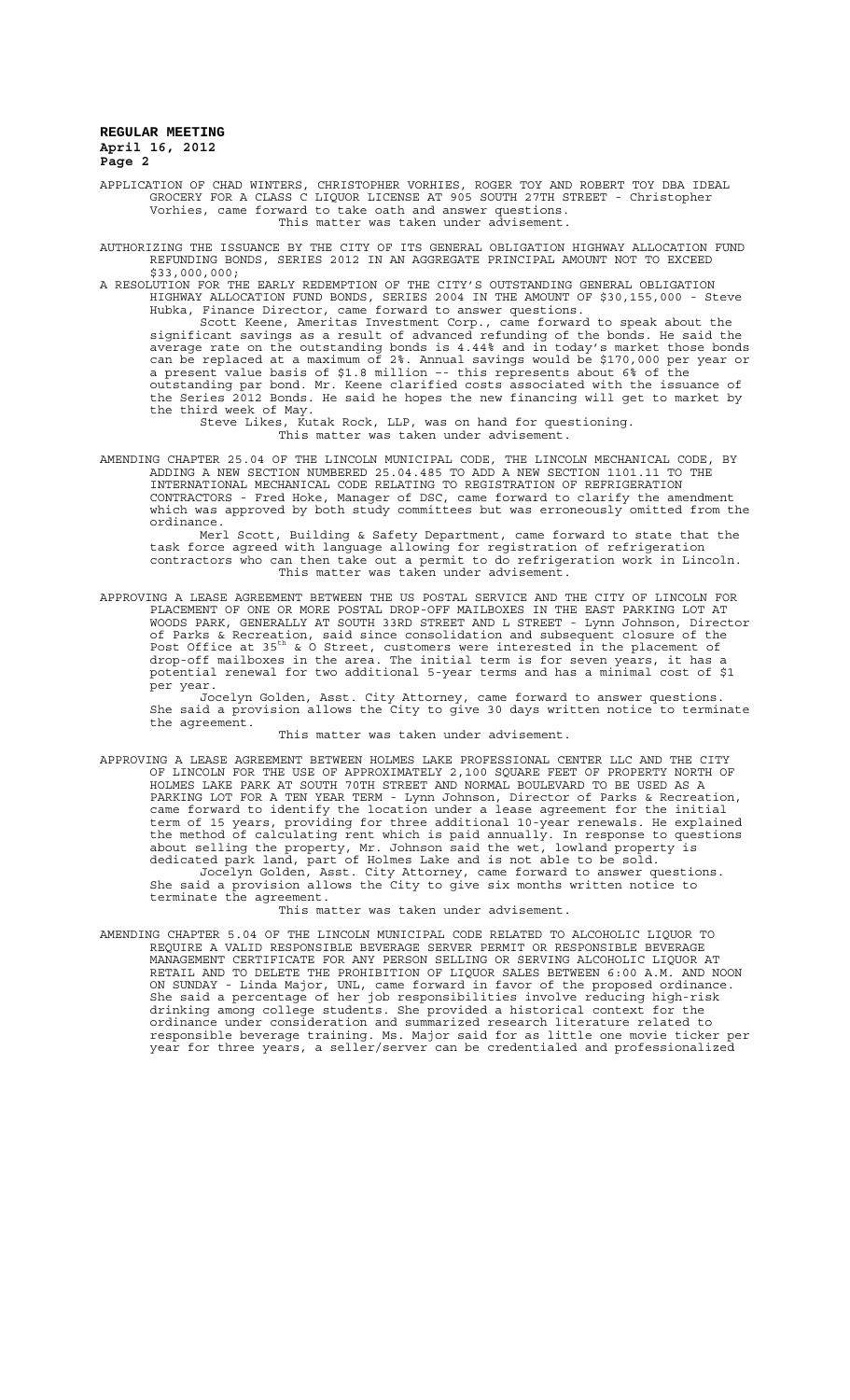in the hospitality industry and training can be offered, thereby providing the nudge to sell and serve responsibly. Ms. Major said her study looked at Class C liquor licenses primarily located in the downtown entertainment district.

Tonya Peters, Police Legal Advisor, came forward to state that in response to the time change allowing alcohol to be served until 2:00 a.m., the City Council and County Board wanted to take a more proactive step to make sure that those who are selling/serving alcohol in the community are trained and held accountable. Ms. Peters recounted the time line which led to City Staff creating a permitting process and training program as directed.

Council Chair Carroll said that he sent letters to every liquor licence holder in the City of Lincoln in November 2011 followed by a public meeting held in December. He said this informational procedure was followed again in February 2012.

Tom Casady, Public Safety Director, came forward in support. He said over-consumption of alcohol is an issue of public safety in the community and anything that can be done to reduce the likelihood of people drinking to excess helps to reduce that risk. Mr. Casady said it is important to have consistent, uniform training. It helps to set a tone in which men/women who sell/serve alcohol are less likely to make a mistake.

Tom Lorenz, General Manager of Pershing Center, came forward in favor of server/seller training. As a trainer in the Responsible Hospitality Council, he said he works with managers to review laws of Lincoln, watch for signs/symptoms and be proactive. He said the training needs to be pushed down because it is the server/seller who interacts with the customer.

Matt Hecker, Lincoln College Partnership, came forward in support. Because a majority of college students are under the age of 21, alcohol issues are the majority of concerns on campuses. He said in addition to bars, off-sale premises have a stake in finding a solution to the problem. He said those who sell/serve alcohol should adhere to the same standard as those who obtain a food handlers permit to work in food service.

Scott Hatfield, Duffy's Tavern, 1412 O St., came forward in support stating that any business who sells alcohol should have proper training. Paul Freeman, 7700 Garland, came forward in favor of the proposal. Having

experienced the loss of his son due to a drunk driver, he feels that if a life can be saved for \$20, it is worth it.<br>Fred Zwonecheck, 5001 S. 14<sup>th</sup> St., Administrator for the Nebraska Office

of Highway Safety, came forward in support. He feels that a good, quality training program for those who serve or sell alcohol has been a force to lower the number of drunk driving fatalities since the 1980's.

Matt Stinchfield, 3621 Everett St., came forward in support of expanding the scope in requirements for responsible beverage service. He presented various gray areas about charitable events, online server training and lack of documentation.

Council Chair Carroll clarified that the Health Dept. can waive training requirements for charitable SDL events and permittees are not required to be attached to a licensed facility upon application.<br>Terry Schwimmer, 3724 NW 57<sup>th</sup> St., came forward in a neutral position

stating he was uninformed as a home-brew club member.

Matt Smith, 6411 Skylark Ln., General Manager of Grandmother's Restaurant & Bar, came forward to state that his business has not had any liquor license violations. He shared that his reason for opposition to the ordinance is that it could create an unfavorable situation for an employee under suspension who is assumed guilty until proven innocent.

Brian Hayes, 811 W. Chadderton, came forward as Store Director of the 48 $^{\rm th}$ & O Street Super Saver, stating that his company conducts its own server/seller training. He asked for a delay of action to allow the task force to look into the ordinance further.

Coby Mach, LIBA, 620 N. 48 $^{\text{th}}$  St., came forward to request a delay of action to allow off-sale retailers to add more input in the process.

Dave McCleary, B & R Stores, 3709 Holmes Park Rd., came forward in favor of training. He said he is a responsible store director who has completed RHC training and passes down the responsible selling of alcohol to store associates. He requested that Class C be excluded from requirements.

Eric Schafer, 6747 Ridge Rd., Lazlo's, came forward in a neutral position. His restaurant believes in education & training. He said that unemployment in Lincoln is at 3.9% and feels that penalties would be a barrier

to employees looking to enter the food service industry. Eric Bahm, 3710 LaSalle St., co-owner of Moran's Liquor, came forward to state his concerns. He said as a member, the task force has only contributed six hours to the process and needs more time to address concerns.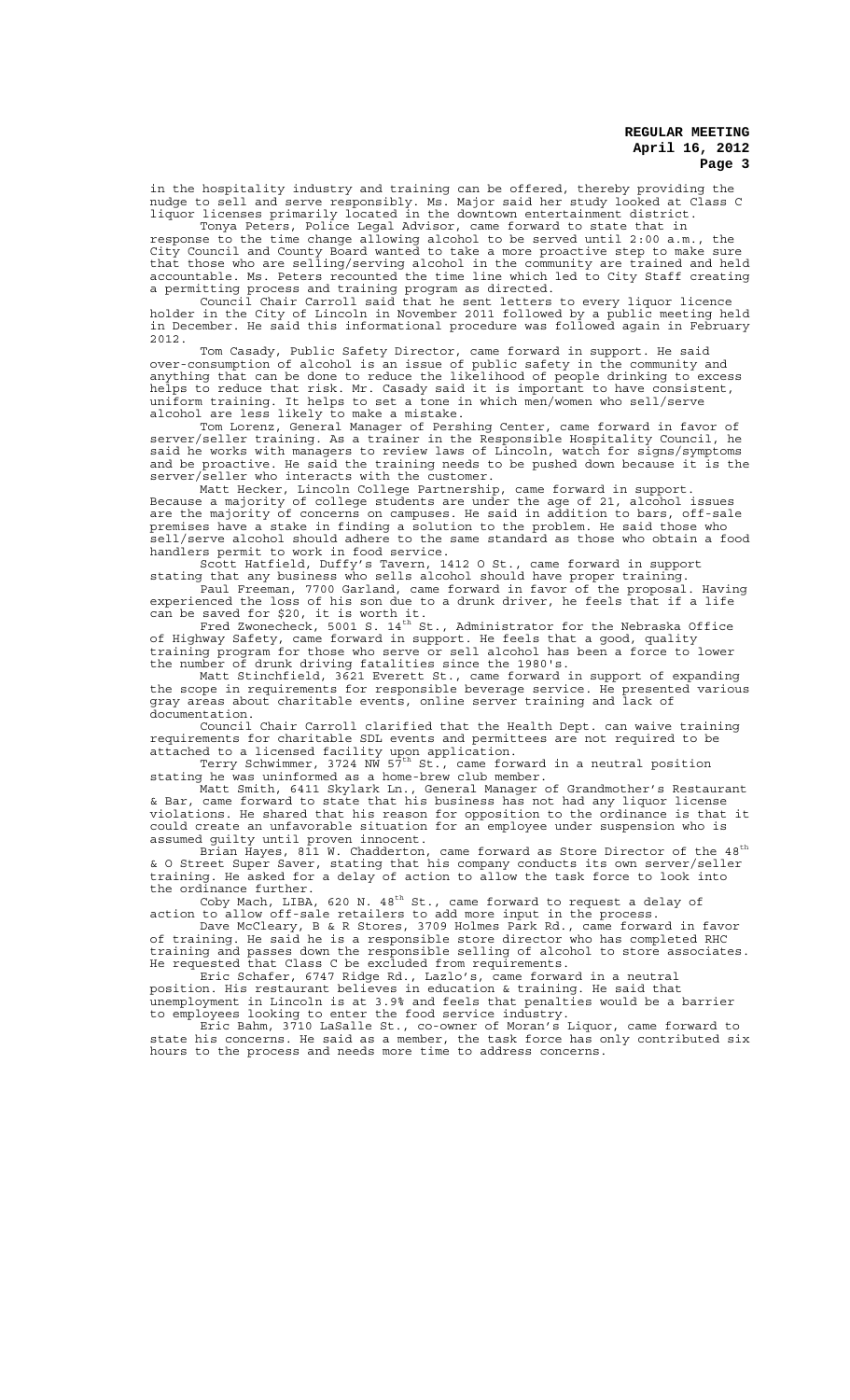Jeff Lemon, Russ' Market, 33rd & Highway 2, came forward in opposition because he wants more store control. He said the ordinance needs more study to bring about a solution that everyone can live with.<br>Scott Schlatter, HyVee Store Director, 70<sup>th</sup> & Pioneers, came forward in

opposition. He said his store is in favor of and pays for employee training. He shared cost figures and annual transactions of liquor purchases.<br>Kathy Siefken, 5935 S. 56<sup>th</sup> St., Ste. B, Executive Director of the

Nebraska Grocery Industry Assoc., came forward in support of training as the industry is proactive in training their own people. She requested a delay in action until more input can be given. She questioned the figures provided from Cornhusker Place last-drink data. She said as an organization, they have training programs of their own that have worked to reduce problems.

Gene Podolak, 5201 Topaz Ct., came forward as a small business owner in opposition to the ordinance. He said he provides training to his employees. He said it doesn't make sense to present alarming statistics from Cornhusker Place and then increase hours of alcohol sales during the week.<br>Wayne Boles, 128 N. 13<sup>th</sup> St., #506, Lazlo's/Fireworks, came forward to

present statistics and share that his restaurants have effective management policies in place.

Jim Partington, Executive Director of the Nebraska Restaurant Association, 2600 N. 162nd St., came forward to state that the industry supports training for managers. He requested that the task force involve a broader industry representation and provide an adequate time line for implementation and flexibility to develop a more efficient, effective and less bureaucratic program.

Jim Otto, President of the Nebraska Retail Federation, came forward to state that national retailers have an extensive program to train associates in alcohol sales. He requested broader representation in the task force and more time to form the ordinance.

Council Chair Carroll stated that national programs may not include local laws. He said the purpose of the ordinance is to include the City of Lincoln liquor laws.

Rob Steider, 9610 Glass Ridge Ct., B & R Stores Spirits Director, came forward in support of training but in opposition to permits. As a current member of the task force and the only representative of the grocery industry, he said the process is moving too quickly and there are a number of unresolved/undiscussed issues.

Mark Whitehead, 2433 Woodscrest, came forward stating that U-Stop has their own training program with implemented policies. He said the overall situation needs to deal with the demand side of the equation –- it cannot be done strictly on the supply side.<br>Morrie Enders, 3010 S. 72<sup>nd</sup> St., #51, Executive Director of the Lincoln

Community Playhouse, came forward to question the special event qualification as it relates to the Lincoln Food & Wine Experience fund raiser.

Michelle Crites, District Manager for Casey's General Stores, came forward to state that her company trains managers every two weeks.

Ms. Peters came forward to answer questions. She said the training program is owned by the State of Nebraska. The Liquor Control Commission paid UNL to develop it and the cost to input Lincoln laws was provided with grant funding. Ms. Peters clarified how stores can certify their training programs. She stated that the ordinance must first be passed and the rules  $\&$  regulations will follow. In response to Council questions regarding infractions at off-sale locations, Ms. Peters said LPD conducted a compliance check with an underage individual in December. Out of 18 establishments, three off-sale locations sold to minors.

Capt. Joy Citta, LPD, came forward to answer questions about percentages of infractions. She said 25% of individuals checking into detox say they got their last drink at an on-sale, 25% say they got it at an off-sale and the other 50% said their last drink was at a social host.

Ms. Peters presented further statistics in response to Council questions. She said in 2011, there were 30 sales to minors by on-sale locations. There were 27 in an off-sale location. Capt. Citta said it is the enforcement & training together that is effective and Ms. Peters followed up with the fact that certification is the empowerment that servers have requested. This matter was taken under advisement.

## **7:40 P.M. TOOK BREAK 7:48 P.M. RECONVENED**

AUTHORIZING THE TRANSFER OF APPROPRIATIONS FOR EXPENSES ASSOCIATED WITH UPCOMING LABOR NEGOTIATIONS AND THE PAGE/CIR CASE - Steve Hubka, Finance Director, came forward to answer questions.

This matter was taken under advisement.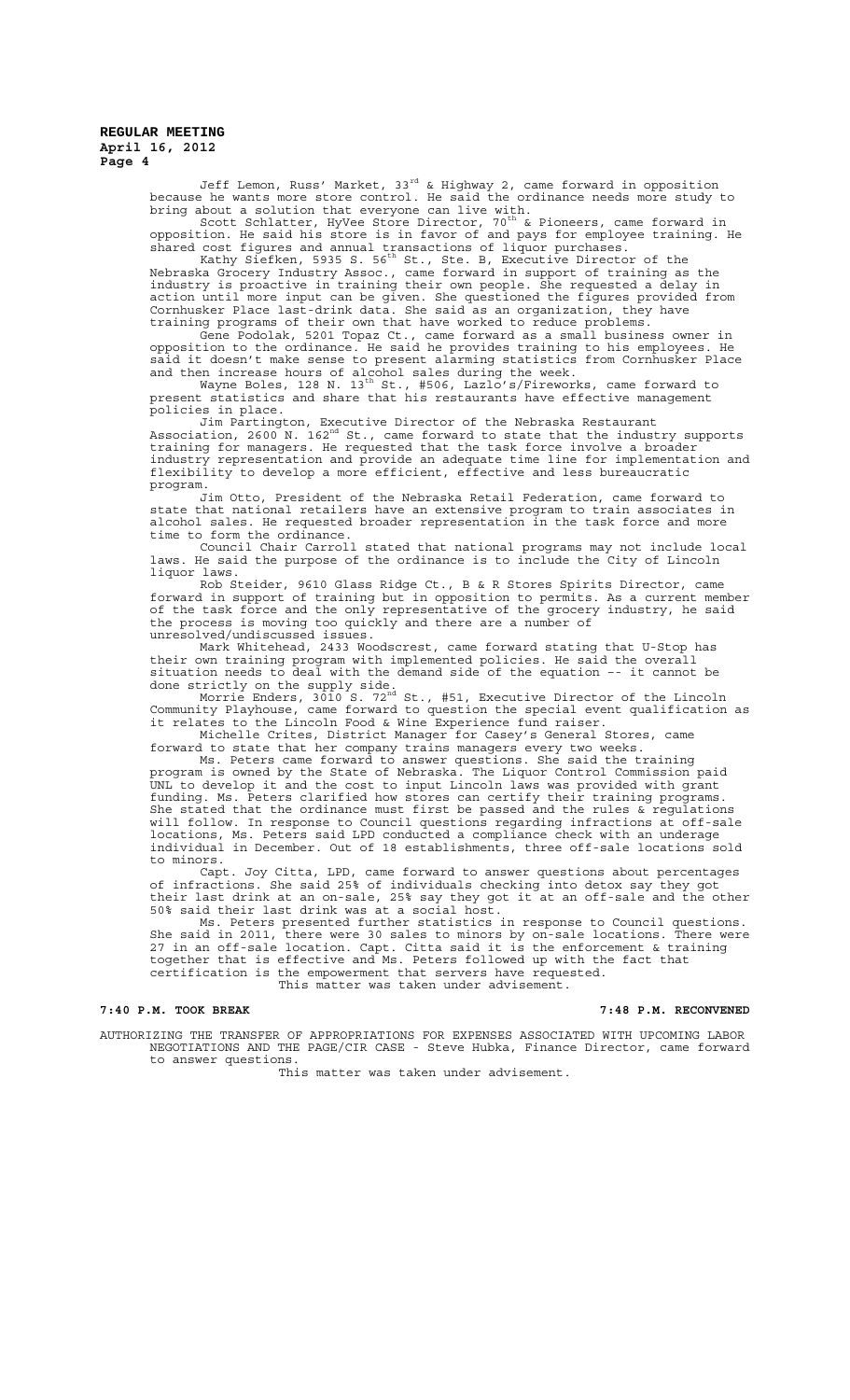APPROVING A CONTRACT AGREEMENT BETWEEN THE CITY OF LINCOLN AND TSI INCORPORATED FOR PORTACOUNT PRO+ RESPIRATOR FIT TESTERS AND FOR CALIBRATION AND CLEANING, PURSUANT TO BID NO. 12-061, FOR A THREE YEAR TERM;

APPROVING A CONTRACT AGREEMENT BETWEEN THE CITY OF LINCOLN AND NEBRASKA LABLINC FOR HEALTH DEPARTMENT LABORATORY TEST SERVICES, PURSUANT TO BID NO. 12-062, FOR A THREE YEAR TERM WITH THE OPTION TO RENEW FOR ONE ADDITIONAL THREE YEAR TERM; APPROVING THE AMENDMENT TO QUOTE 2969 AGREEMENT FOR CITY RENEWAL BETWEEN THE CITY OF

LINCOLN AND NEBRASKA LABLINC TO PROVIDE THE ANNUAL REQUIREMENTS FOR BLOOD CHEMISTRY PROFILES FOR A TWO YEAR TERM FROM MAY 20, 2012 THROUGH MAY 19, 2014 - Bob Walla, Asst. Purchasing Agent, came forward to answer questions. This matter was taken under advisement.

AUTHORIZING A REQUEST TO THE STATE OF NEBRASKA, BOARD OF PUBLIC ROADS CLASSIFICATIONS AND STANDARDS, FOR RELAXATION OF THE MINIMUM DESIGN STANDARDS FOR BRIDGE DESIGN LOADING FOR THE NORTH 27TH AND LEIGHTON VIADUCT PROJECT, CITY PROJECT 540023; APPROVING A FUNDING AGREEMENT BETWEEN THE CITY AND THE NEBRASKA DEPT. OF ROADS FOR THE USE OF FEDERAL AID BRIDGE REPLACEMENT FUNDS FOR THE FRACTURE CRITICAL BRIDGE INSPECTION OF STRUCTURE NO. U142514300, SALT CREEK ROAD, EAST LEG OF THE BIG X (PROJECT NO. BR-MBOS995) - Devin Biesecker, Public Works & Utilities, came forward to state that previously, a relaxation was brought in front of Council<br>for a design speed for the 27<sup>th</sup> Street Viaduct Rehab but later, it was brought

to the attention of Public Works that a relaxation was needed for the design loading of the bridge. Thomas Shafer, Public Works & Utilities, came forward to clarify

technical terms relating to relaxation. A request was made to have the relaxation standard return to the old loading method to eliminate upgrading and structural work merely to put the same railing back onto the bridge. This matter was taken under advisement.

APPROVING THE APPROPRIATION OF \$700,000 OF KENO FUNDS WITHIN THE PARKS AND RECREATION DEPARTMENT CIP FOR FY 2012-2013 FOR THE NEBRASKA CENTENNIAL MALL RENOVATION PROJECT - Lynn Johnson, Director of Parks & Recreation, came forward to explain the use of funds for the first phase of the Centennial Mall Project. He said the construction will extend from M Street to P Street. In response to Council questions about the use of Keno funds for this purpose, Mr. Johnson said the intent is to have \$800,000 worth of Keno funds into this part of the City's funding commitment. The City's funding commitment to the project is \$300,000 and \$2.2 million is coming from TIF.

This matter was taken under advisement.

USE PERMIT NO. 82C - APPEAL OF DESIGN DATA CORP. FROM THE PLANNING COMMISSION'S CONDITIONAL APPROVAL OF THE APPLICATION OF BOB BENNIE PROPERTIES LLC FOR AUTHORITY TO ADD MEDICAL OFFICE AS A PERMITTED LAND USE TO AN EXISTING USE PERMIT, ON PROPERTY GENERALLY LOCATED AT SOUTH 14TH STREET AND OLD CHENEY ROAD - Mark Palmer, Olsson Associates, 1111 Lincoln Mall, came forward to introduce the dentist who is purchasing the property owned by Bob Bennie in the Design Data subdivision. He said the increased five parking stalls are needed for the medical office use and they have agreed to relocate three trees which are impacted by that addition.

Dr. Dustin Bailey was on hand for questioning.<br>David Bargen, attorney for the applicant, 4320 S. 46<sup>th</sup> St., came forward to answer questions. He said the original use was set up to exclude medical facilities due to traffic and parking concerns which were issues back in 1995. He said those issues have since been addressed. He said the requested use permit changes fit the City Code and Comprehensive Plan.

Bill Morris, 4645 Normal Blvd., Ste. 272, attorney representing Design Data Corp., came forward stating that a restriction against a medical office building is not based strictly on exterior traffic patterns but rather on traffic patterns within the development itself. Mr. Morris said the development was conceived as a technology park and covenants specifically prohibit any use that is not of like kind. He said a medical office would generate excessive traffic on an already deteriorating, privately owned/maintained roadway. Mr. Morris said a change in use would be a form of interference.

Rod Confer, City Attorney, came forward to answer questions. He said only court can interpret the restrictive covenant and determine its enforceability. He advised Council to consider the zoning question only.

Marvin Krout, Director of Planning, came forward to answer questions. He said when a use permit is amended it affects someone else's property nearby. He said the notification process and public hearing process allows City Council to weigh the impact of the proposed change on affected property owners. In response to Council questions, Mr. Krout said the Planning Dept. sees land use changes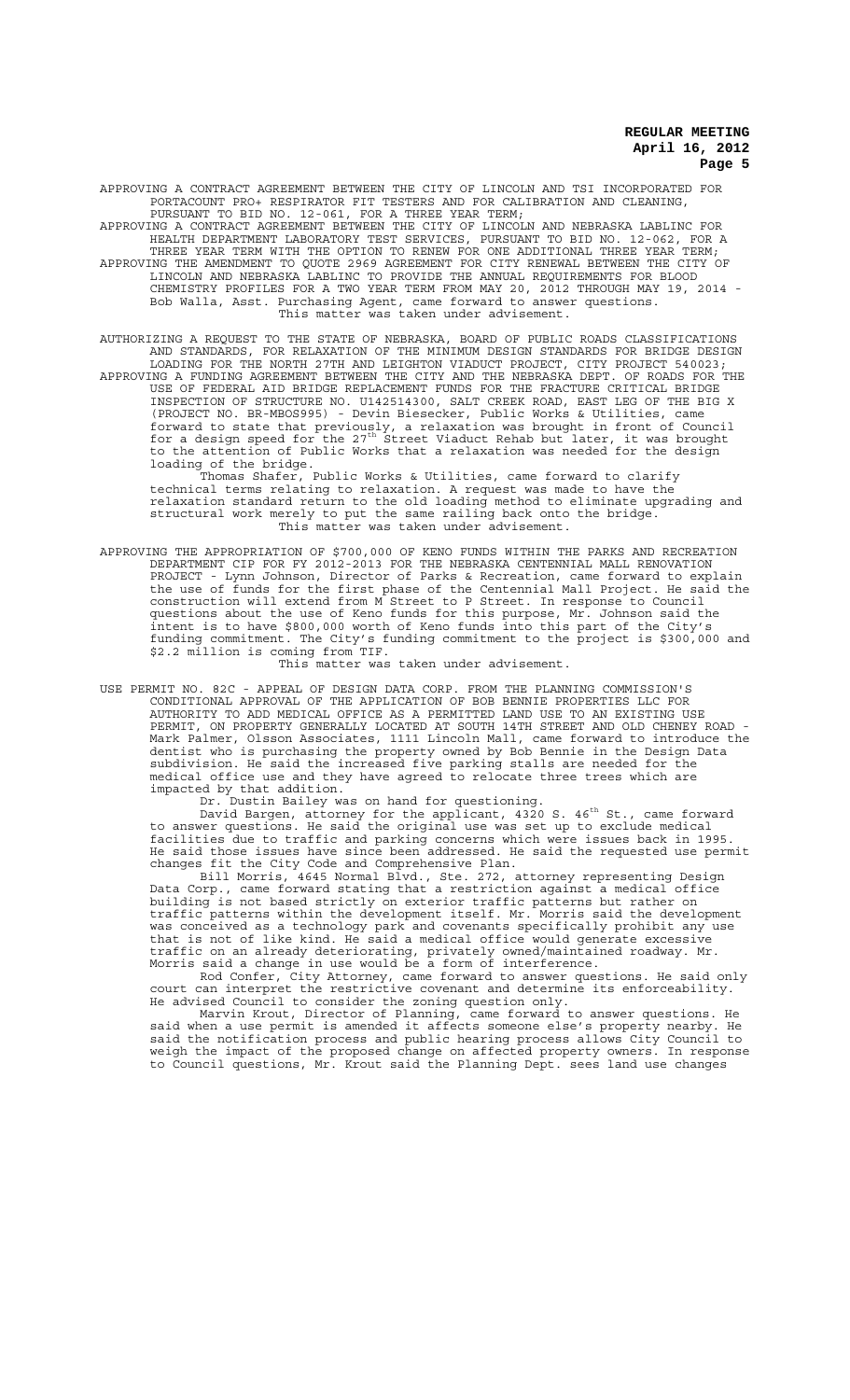and private restriction changes all the time. He said property owners can come together and make a decision to change restrictions due to market demand or land use changes.

Council Member Camp asked for clarification of the O-3 Zoning District. Mr. Krout responded that Medical Office and General Office are both permitted uses. But, he said, in the Office-3 District, a site plan must be approved by the Planning Commission called a Use Permit. In this particular case, the owner asked for those restrictions on the use to be placed in the record. Following this request, there was a letter of acceptance which the owner accepted as being imposed on himself. Mr. Krout said he did not believe a medical office would generate a significant increase in traffic overall for this development.

Mr. Bargen came forward in rebuttal. He said a City Staff study determined that traffic would increase from 12 trips to 27. Mr. Bargen said his client is a member of the association which helps pay for the upkeep of the roadway. He clarified with Council that there have been no issues that would impact negatively to the general health, welfare and use of the entire neighborhood. In response to Council questions about a delay of one week, Mr. Bargen said he would prefer no delay as the Planning Commission voted 8-0, in approval.

This matter was taken under advisement.

# **COUNCIL ACTION**

#### **REPORTS OF CITY OFFICERS**

AFFIDAVIT OF MAILING FOR BOARD OF EQUALIZATION - NORTH 27TH STREET BUSINESS IMPROVEMENT DISTRICT - Clerk presented said report which was placed on file in the Office of the City Clerk.

- AFFIDAVIT OF MAILING FOR BOARD OF EQUALIZATION UNIVERSITY PLACE BUSINESS IMPROVEMENT DISTRICT - Clerk presented said report which was placed on file in the Office of the City Clerk.
- AFFIDAVIT OF MAILING FOR BOARD OF EQUALIZATION SOUTH STREET BUSINESS IMPROVEMENT DISTRICT - Clerk presented said report which was placed on file in the Office of the City Clerk.

CLERK'S LETTER AND MAYOR'S APPROVAL OF RESOLUTIONS AND ORDINANCES PASSED BY THE CITY COUNCIL ON APRIL 2, 2012 - Clerk presented said report which was placed on file in the Office of the City Clerk. **(27-1)**

# **PETITIONS & COMMUNICATIONS - NONE**

#### **MISCELLANEOUS REFERRALS - NONE**

#### **LIQUOR RESOLUTIONS**

APPLICATION OF MO CHARA, LLC DBA CLIFF'S LOUNGE FOR A CLASS C LIQUOR LICENSE AT 1323 O STREET - PRIOR to reading:

CAMP Moved to Continue Public Hearing in one week to April 23, 2012. Seconded by Schimek & carried by the following vote: AYES: Camp, Carroll, Cook, Emery, Eskridge, Hornung, Schimek; NAYS: None.

MANAGER APPLICATION OF BRYAN A. MCFARLAND FOR MO CHARA, LLC DBA CLIFF'S LOUNGE AT 1323 O STREET - PRIOR to reading:

CAMP Moved to Continue Public Hearing in one week to April 23, 2012. Seconded by Schimek & carried by the following vote: AYES: Camp, Carroll, Cook, Emery, Eskridge, Hornung, Schimek; NAYS: None.

APPLICATION OF MO CHARA, LLC DBA CLIFF'S MARTINI LOUNGE FOR A CLASS C LIQUOR LICENSE AT 5610 SOUTH 56TH STREET, SUITE 1 - PRIOR to reading:

CAMP Moved to Continue Public Hearing in one week to April 23, 2012. Seconded by Schimek & carried by the following vote: AYES: Camp, Carroll,

Cook, Emery, Eskridge, Hornung, Schimek; NAYS: None.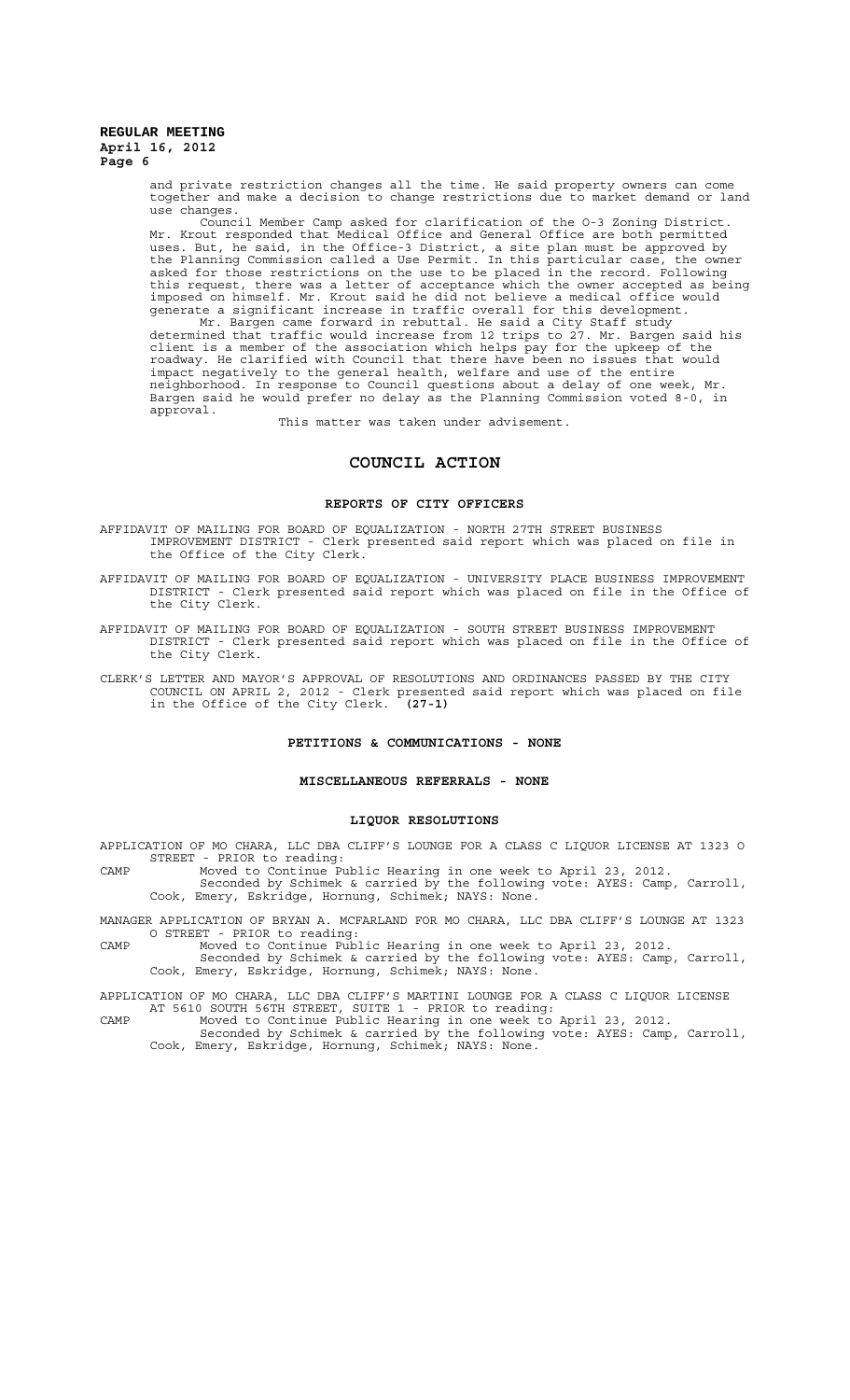MANAGER APPLICATION OF BRYAN A. MCFARLAND FOR MO CHARA, LLC DBA CLIFF'S MARTINI LOUNGE AT 5610 SOUTH 56TH STREET, SUITE 1 - PRIOR to reading: CAMP Moved to Continue Public Hearing in one week to April 23, 2012. Seconded by Schimek & carried by the following vote: AYES: Camp, Carroll,

Cook, Emery, Eskridge, Hornung, Schimek; NAYS: None.

APPLICATION OF MO CHARA, LLC DBA THE WATERING HOLE FOR A CLASS C LIQUOR LICENSE AT 1321 O STREET - PRIOR to reading:

CAMP Moved to Continue Public Hearing in one week to April 23, 2012. Seconded by Schimek & carried by the following vote: AYES: Camp, Carroll, Cook, Emery, Eskridge, Hornung, Schimek; NAYS: None.

MANAGER APPLICATION OF BRYAN A. MCFARLAND FOR MO CHARA, LLC DBA THE WATERING HOLE AT 1321 O STREET - PRIOR to reading:

CAMP Moved to Continue Public Hearing in one week to April 23, 2012. Seconded by Schimek & carried by the following vote: AYES: Camp, Carroll, Cook, Emery, Eskridge, Hornung, Schimek; NAYS: None.

APPLICATION OF MO CHARA, LLC DBA THE WATERING HOLE WEST FOR A CLASS C LIQUOR LICENSE AT 1550 S. CODDINGTON AVE., SUITE P - PRIOR to reading:

- CAMP Moved to Continue Public Hearing in one week to April 23, 2012. Seconded by Schimek & carried by the following vote: AYES: Camp, Carroll, Cook, Emery, Eskridge, Hornung, Schimek; NAYS: None.
- MANAGER APPLICATION OF BRYAN A. MCFARLAND FOR MO CHARA, LLC DBA THE WATERING HOLE WEST AT 1550 S. CODDINGTON AVE., SUITE P - PRIOR to reading:
- CAMP Moved to Continue Public Hearing in one week to April 23, 2012. Seconded by Schimek & carried by the following vote: AYES: Camp, Carroll, Cook, Emery, Eskridge, Hornung, Schimek; NAYS: None.
- APPLICATION OF CHAD WINTERS, CHRISTOPHER VORHIES, ROGER TOY AND ROBERT TOY DBA IDEAL GROCERY FOR A CLASS C LIQUOR LICENSE AT 905 SOUTH 27TH STREET - CLERK read the following resolution, introduced by Jon Camp, who moved its adoption for
- approval:<br>A-86758 BE A-86758 BE IT RESOLVED by the City Council of the City of Lincoln, Nebraska: That after hearing duly had as required by law, consideration of the facts of this application, the Nebraska Liquor Control Act, and the pertinent City ordinances, the City Council recommends that the application of Chad Winters, Christopher Vorhies, Roger Toy and Robert Toy dba Ideal Grocery for a Class "C" liquor license at 905 South 27th Street, Lincoln, Nebraska, for the license period ending October 31, 2012, be approved with the condition that the premises must comply in every respect with all city and state regulations. The City Clerk is directed to transmit a copy of this resolution to the Nebraska Liquor Control Commission.

Introduced by Jon Camp Seconded by Hornung & carried by the following vote: AYES: Camp, Carroll, Cook, Emery, Eskridge, Hornung, Schimek; NAYS: None.

# **ORDINANCES - 2ND READING & RELATED RESOLUTIONS (as required)**

- AUTHORIZING THE ISSUANCE BY THE CITY OF ITS GENERAL OBLIGATION HIGHWAY ALLOCATION FUND<br>REFUNDING BONDS, SERIES 2012 IN AN AGGREGATE PRINCIPAL AMOUNT NOT TO EXCEED REFUNDING BONDS, SERIES 2012 IN AN AGGREGATE PRINCIPAL AMOUNT NOT \$33,000,000 - CLERK read an ordinance, introduced by Jonathan Cook, authorizing the issuance by the City of its general obligation Highway Allocation Fund Refunding Bonds, Series 2012 in an aggregate principal amount not to exceed \$33,000,000; prescribing the form of the bonds; fixing in part and providing for the fixing in part of the terms of the bonds; pledging funds received from the Nebraska Highway Allocation Fund and providing for the levy and collection of an annual tax on all of the taxable property within the City to pay the principal of and interest on such bonds; authorizing certain other documents and actions in connection therewith; and related matters, the second time.
- A RESOLUTION FOR THE EARLY REDEMPTION OF THE CITY'S OUTSTANDING GENERAL OBLIGATION HIGHWAY ALLOCATION FUND BONDS, SERIES 2004 IN THE AMOUNT OF \$30,155,000.
- AMENDING CHAPTER 25.04 OF THE LINCOLN MUNICIPAL CODE, THE LINCOLN MECHANICAL CODE, BY ADDING A NEW SECTION NUMBERED 25.04.485 TO ADD A NEW SECTION 1101.11 TO THE INTERNATIONAL MECHANICAL CODE RELATING TO REGISTRATION OF REFRIGERATION CONTRACTORS - Clerk read an ordinance, introduced by Jonathan Cook, amending Chapter 25.04 of the Lincoln Municipal Code, the Lincoln Mechanical Code, by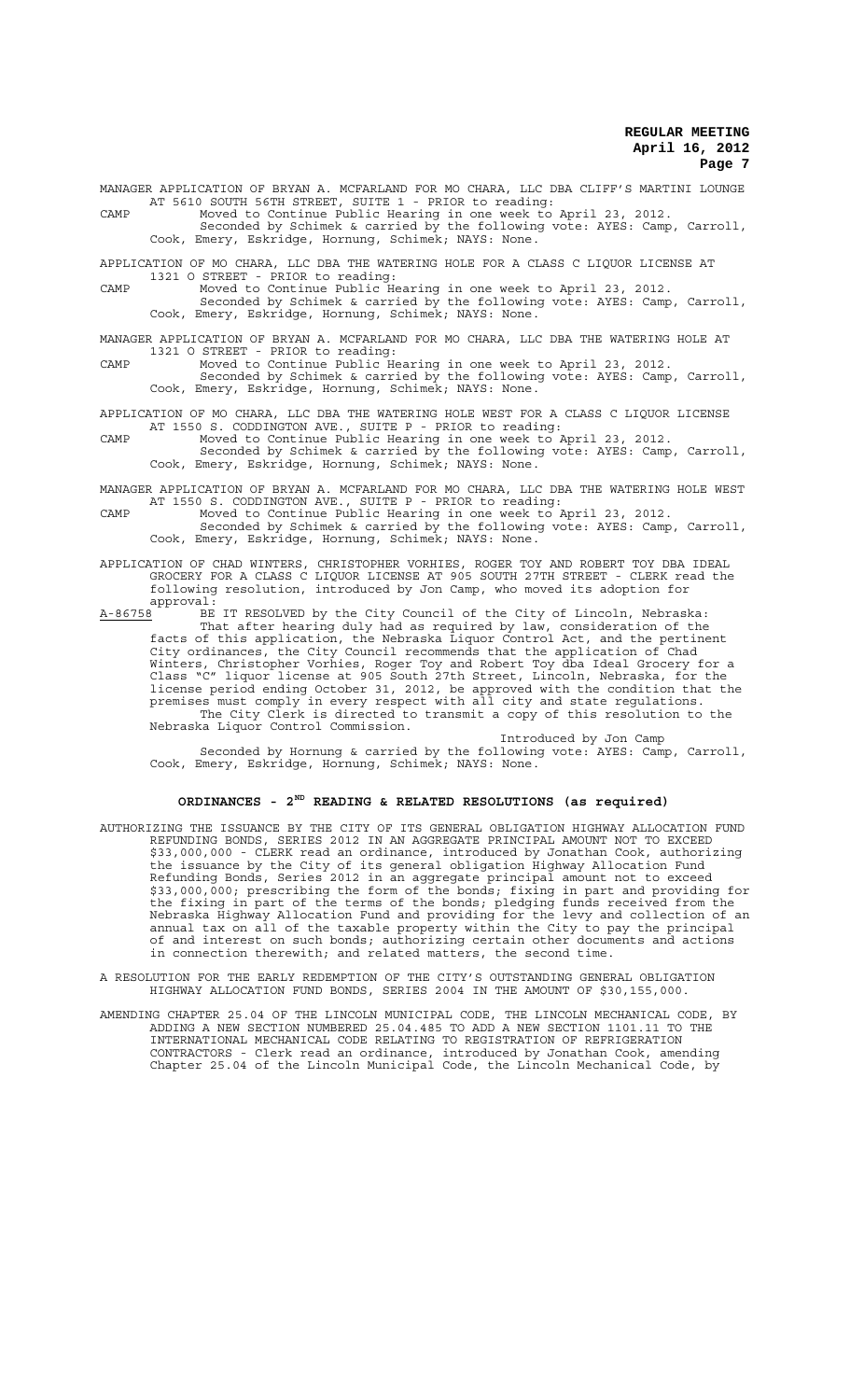> adding a new section numbered 25.04.485 to add a new Section 1101.11 to the International Mechanical Code relating to registration of refrigeration contractors, the second time.

- APPROVING A LEASE AGREEMENT BETWEEN THE US POSTAL SERVICE AND THE CITY OF LINCOLN FOR PLACEMENT OF ONE OR MORE POSTAL DROP-OFF MAILBOXES IN THE EAST PARKING LOT AT WOODS PARK, GENERALLY AT SOUTH 33RD STREET AND L STREET - CLERK read an ordinance, introduced by Jonathan Cook, accepting and approving the Lease Agreement between the City of Lincoln, Nebraska on behalf of Lincoln Parks and Recreation Department and the United States Postal Service for the lease of property in the east parking lot at Woods Park, generally located at South 33 and L Street, for placement of postal drop-off mail boxes for a seven year term with options to renew said Lease for two additional five year terms, the second time.
- APPROVING A LEASE AGREEMENT BETWEEN HOLMES LAKE PROFESSIONAL CENTER LLC AND THE CITY OF LINCOLN FOR THE USE OF APPROXIMATELY 2,100 SQUARE FEET OF PROPERTY NORTH OF HOLMES LAKE PARK AT SOUTH 70TH STREET AND NORMAL BOULEVARD TO BE USED AS A PARKING LOT FOR A TEN YEAR TERM - CLERK read an ordinance, introduced by Jonathan Cook, accepting and approving a Lease Agreement between the Holmes Lake Professional Center, LLC and the City of Lincoln for a lease of space at Holmes Lake Park adjoining Holmes Lake Professional Center for use as a paved parking lot with landscape screening, the second time.
- AMENDING CHAPTER 5.04 OF THE LINCOLN MUNICIPAL CODE RELATED TO ALCOHOLIC LIQUOR TO REQUIRE A VALID RESPONSIBLE BEVERAGE SERVER PERMIT OR RESPONSIBLE BEVERAGE MANAGEMENT CERTIFICATE FOR ANY PERSON SELLING OR SERVING ALCOHOLIC LIQUOR AT RETAIL AND TO DELETE THE PROHIBITION OF LIQUOR SALES BETWEEN 6:00 A.M. AND NOON ON SUNDAY - CLERK read an ordinance, introduced by Jonathan Cook, amending Chapter 5.04 of the Lincoln Municipal Code relating to Alcoholic Liquor by amending Section 5.04.010 to declare that the legislative intent in adopting and administering this ordinance is for education and accountability; amending Section 5.04.020 to provide definitions for "health director" and "serve"; amending Section 5.04.035 to rename the certificate currently required for managers and licensees; amending Section 5.04.040 to specify that the required notice and hearing set forth in this section applies only to application for a liquor license; adding a new section numbered 5.04.124 to require after January 31, 2013 a valid Responsible Beverage Server Permits or Responsible Beverage Management Certificates for any person selling or serving alcoholic liquor at retail; adding a new section numbered 5.04.125 to establish the application process, terms and conditions of Responsible Beverage Server Permits; adding a new section numbered 5.04.126 to provide that all permit fees paid pursuant to Section 5.04.125 be deposited in the Responsible Beverage Server/Seller Fund; adding a new section numbered 5.04.127 to provide the process for denial, suspension or revocation of a Responsible Beverage Server Permit; amending Section 5.04.130 to delete the prohibition of liquor sales between 6:00 a.m. and noon on Sunday; adding a new section numbered 5.04.175 to require liquor licensees to maintain an up-to-date list of all individuals who sell or serve alcoholic liquor at retail and to make such a list available to a City of Lincoln police officer or the Health Director upon request; amending Section 5.04.200 to authorize the Health Director to enter the premises of any liquor licensee at any time to examine said premises for compliance with the responsible beverage management provisions in this chapter; amending Section 5.04.210 to replace references to special designated permit with special designated license; amending 5.04.300 to increase the penalty for violations of this chapter from imprisonment in the county jail for a period of three months to a period of six months; adding a new section numbered 5.04.310 to provide for severability of this ordinance; and repealing Sections 5.04.010, 5.04.020, 5.04.035, 5.04.040, 5.04.130, 5.04.200, 5.04.210, and 5.04.300 of the Lincoln Municipal Code as hitherto existing, the second time.

#### **PUBLIC HEARING - RESOLUTIONS**

ACCEPTING THE REPORT OF NEW AND PENDING CLAIMS AGAINST THE CITY AND APPROVING DISPOSITION OF CLAIMS SET FORTH FOR THE PERIOD OF MARCH 16 - 31, 2012 - CLERK read the following resolution, introduced by Jonathan Cook, who moved its adoption:<br>A-86759 BE

A-86759 BE IT RESOLVED by the City Council of the City of Lincoln, Nebraska: That the claims listed in the attached report, marked as Exhibit "A", dated April 2, 2012, of various new and pending tort claims filed against the City of Lincoln with the Office of the City Attorney or the Office of the City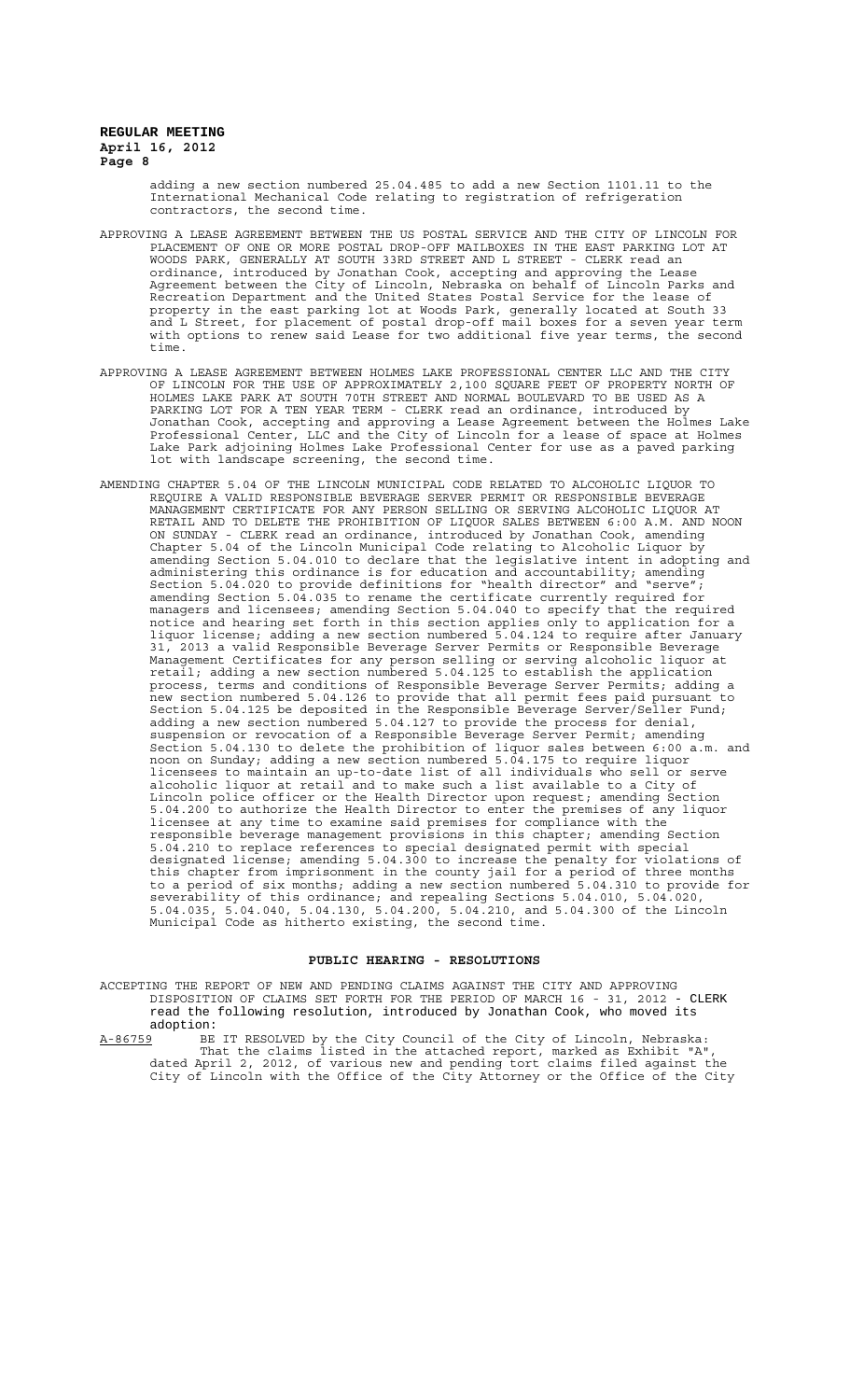Clerk, as well as claims which have been disposed of, are hereby received as required by Neb. Rev. Stat. § 13-905 (Reissue 1997). The dispositions of claims by the Office of the City Attorney, as shown by the attached report, are hereby  $anproved:$ 

| DENIED CLAIMS                  |          | ALLOWED/SETTLED CLAIMS  |      |
|--------------------------------|----------|-------------------------|------|
| Melinda Atkinson               | \$257.06 | Michael C. Mahoney      | \$3, |
| Twila A. Wilson                | NAS*     | Mark Ekeler             | 3,   |
| Leatrice Bullock               | 57.06    | DeAndrae Melvin         | 1,   |
| Christine Peters               | 125.00   | Stephen G. Davis        |      |
| Charlotte Mulder               | 271.62   | Nate Kollars            |      |
| Ryan Brundege                  | 304.43   | Nicholas Anderson       | 1,   |
| J.A. McShane                   | 65.96    | Rentals 4U. LLC         |      |
| Kent Dixon                     | NAS*     | Eric Keester            | 1,   |
| Bonnie Luebbe                  | 27.16    | Jeffery & Nerissa Ahern | 2,   |
| Lackeyitha Willis              | 342.20   |                         |      |
| Kevin Taylor                   | NAS*     |                         |      |
| Tamara K. Wellmann             | 131.18   |                         |      |
| Mike & Laurie Cornelius 539.00 |          |                         |      |
| Mikayla Poor Bear              | 90.00    |                         |      |
| * No Amount Specified          |          |                         |      |

Melinda Atkinson \$257.06 Michael C. Mahoney \$3,607.91 Twila A. Wilson NAS\* Mark Ekeler 3,396.79 Leandrae Melvin 1,363.95<br>Stephen G. Davis 1,363.95 Stephen G. Davis 1275.00<br>Nate Kollars 1822.47 Nate Kollars 1922.47<br>Nicholas Anderson 1,525.00 Nicholas Anderson 1,525.00<br>Rentals 4U, LLC 411.46 Nicholas Anseles<br>Rentals 4U, LLC Kent Dixon NAS\* Eric Keester 1,097.60 Bonnie Luebbe 27.16 Jeffery & Nerissa Ahern 2,000.00

The City Attorney is hereby directed to mail to the various claimants listed herein a copy of this resolution which shows the final disposition of their claim.

Introduced by Jonathan Cook

Seconded by Emery & carried by the following vote: AYES: Camp, Carroll, Cook, Emery, Eskridge, Hornung, Schimek; NAYS: None.

AUTHORIZING THE TRANSFER OF APPROPRIATIONS FOR EXPENSES ASSOCIATED WITH UPCOMING LABOR NEGOTIATIONS AND THE PAGE/CIR CASE - CLERK read the following resolution,

introduced by Jonathan Cook, who moved its adoption:<br>A-86760 BE IT RESOLVED by the City Council of the City A-86760 BE IT RESOLVED by the City Council of the City of Lincoln, Nebraska: That a transfer of appropriations in the amount of \$15,000 from the General Fund/ Contingency, Miscellaneous Other Services and Charges, Account 18001.5989, to General Fund/Personnel, Miscellaneous Contractual Services, Account 10001.5621, and \$135,000 <u>from</u> General Fund/Contingency, Miscellaneous Other Services and Charges, Account 18001.5989 to General Fund/General Expense, Legal Services, Account 18002.5642 for expenses associated with the upcoming labor negotiations and the PAGE/CIR case, is hereby approved and the Finance Director is authorized to make such transfer upon passage of this Resolution. Introduced by Jonathan Cook

Seconded by Emery & carried by the following vote: AYES: Camp, Carroll, Cook, Emery, Eskridge, Hornung, Schimek; NAYS: None.

APPROVING A CONTRACT AGREEMENT BETWEEN THE CITY OF LINCOLN AND TSI INCORPORATED FOR PORTACOUNT PRO+ RESPIRATOR FIT TESTERS AND FOR CALIBRATION AND CLEANING, PURSUANT TO BID NO. 12-061, FOR A THREE YEAR TERM - CLERK read the following resolution, introduced by Jonathan Cook, who moved its adoption:

A-86761 BE IT RESOLVED by the City Council of the City of Lincoln, Nebraska: That the Contract Agreement between the City of Lincoln and TSI Incorporated for PortaCount Pro+ Respirator Fit Testers and for calibration and cleaning, pursuant to Bid No. 12-061, for a three year term, effective upon execution by both parties, upon the terms and conditions as set forth in said Contract Agreement, is hereby approved and the Mayor is authorized to execute the same on behalf of the City of Lincoln.

Introduced by Jonathan Cook Seconded by Emery & carried by the following vote: AYES: Camp, Carroll, Cook, Emery, Eskridge, Hornung, Schimek; NAYS: None.

APPROVING A CONTRACT AGREEMENT BETWEEN THE CITY OF LINCOLN AND NEBRASKA LABLINC FOR HEALTH DEPARTMENT LABORATORY TEST SERVICES, PURSUANT TO BID NO. 12-062, FOR A THREE YEAR TERM WITH THE OPTION TO RENEW FOR ONE ADDITIONAL THREE YEAR TERM - CLERK read the following resolution, introduced by Jonathan Cook, who moved its adoption:<br>A-86762 BE

A-86762 BE IT RESOLVED by the City Council of the City of Lincoln, Nebraska: That the Contract Agreement between the City of Lincoln and Nebraska LabLinc for Health Department Laboratory Test Services, pursuant to Bid No. 12-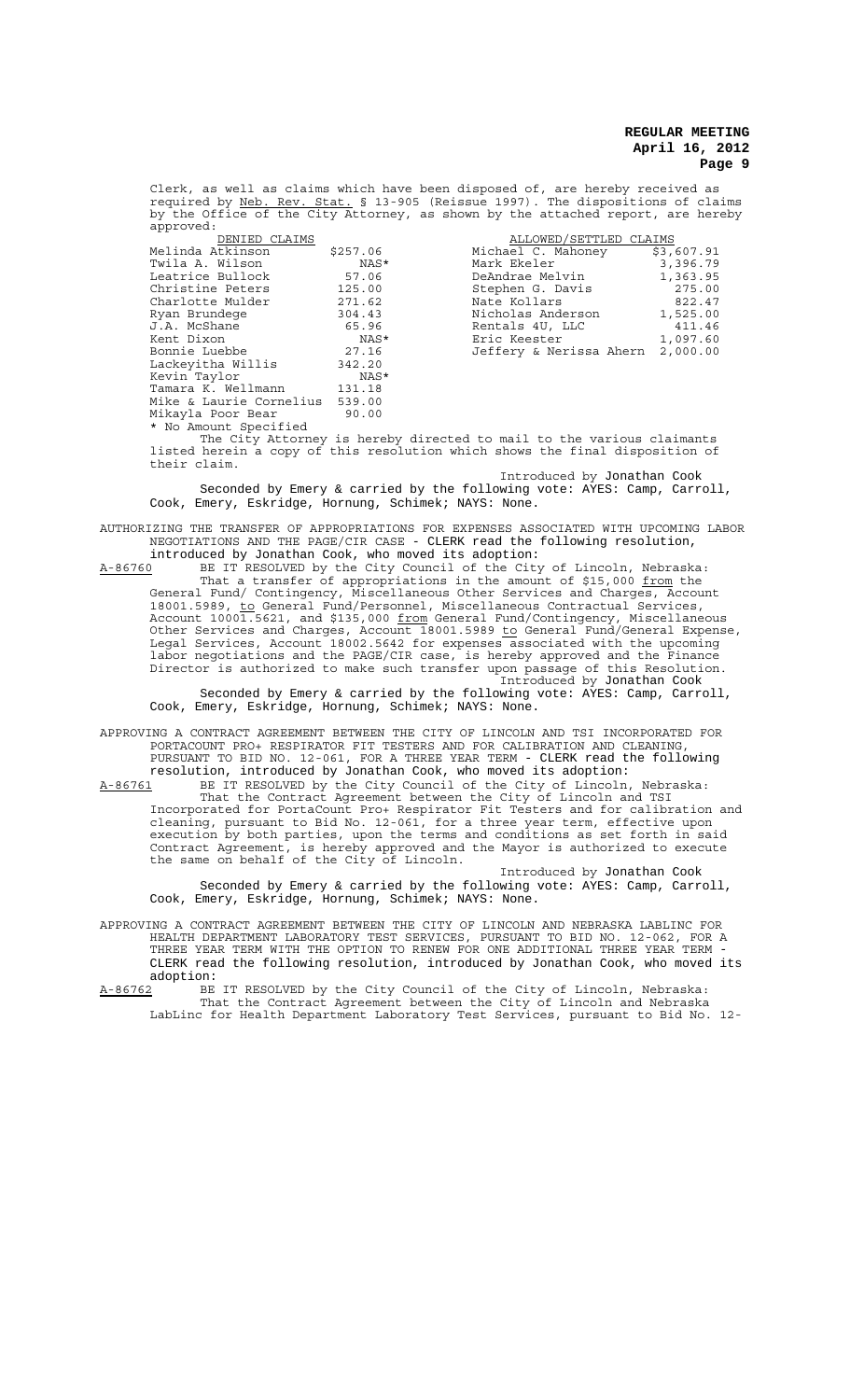062, for a three year term with the option to renew for one additional three year term, upon the terms and conditions as set forth in said Contract Agreement, is hereby approved and the Mayor is authorized to execute the same on behalf of the City of Lincoln.

Introduced by Jonathan Cook

Seconded by Emery & carried by the following vote: AYES: Camp, Carroll, Cook, Emery, Eskridge, Hornung, Schimek; NAYS: None.

APPROVING THE AMENDMENT TO QUOTE 2969 AGREEMENT FOR CITY RENEWAL BETWEEN THE CITY OF LINCOLN AND NEBRASKA LABLINC TO PROVIDE THE ANNUAL REQUIREMENTS FOR BLOOD CHEMISTRY PROFILES FOR A TWO YEAR TERM FROM MAY 20, 2012 THROUGH MAY 19, 2014 - CLERK read the following resolution, introduced by Jonathan Cook, who moved its adoption:<br><u>A-86763</u> BE

A-86763 BE IT RESOLVED by the City Council of the City of Lincoln, Nebraska: That the Amendment to Quote 2969 Agreement for City Renewal between the City of Lincoln and Nebraska LabLinc to provide the Annual Requirements for Blood Chemistry Profiles, for a two year term from May 20, 2012 through May 19, 2014, upon the terms and conditions as set forth in said Agreement, is hereby approved and the Mayor is authorized to execute the same on behalf of the City of Lincoln.

Introduced by Jonathan Cook Seconded by Emery & carried by the following vote: AYES: Camp, Carroll, Cook, Emery, Eskridge, Hornung, Schimek; NAYS: None.

AUTHORIZING A REQUEST TO THE STATE OF NEBRASKA, BOARD OF PUBLIC ROADS CLASSIFICATIONS<br>AND STANDARDS, FOR RELAXATION OF THE MINIMUM DESIGN STANDARDS FOR BRIDGE DESIGN FOR RELAXATION OF THE MINIMUM DESIGN STANDARDS FOR BRIDGE DESIGN LOADING FOR THE NORTH 27TH AND LEIGHTON VIADUCT PROJECT, CITY PROJECT 540023 - CLERK read the following resolution, introduced by Jonathan Cook, who moved its adoption:<br>A-86764 WHI

WHEREAS, the State of Nebraska, Board of Public Roads Classifications and Standards has established a design loading for new and reconstructed bridges; and

WHEREAS, the existing viaduct on North  $27<sup>th</sup>$  Street was designed in accordance with the  $12^{\text{th}}$  edition of AASHTO Standard Specifications for Highway Bridges which does not meet the new design loading established by the Board of Public Roads Classifications and Standards; and

WHEREAS, the City of Lincoln will be rehabilitating the North  $27<sup>th</sup>$  Street viaduct with an upcoming construction project;

WHEREAS, the City of Lincoln desires to submit a Request for Relaxation of the Minimum Design Standards for design loading required by the Board of Public Roads Classification and Standards; and

WHEREAS, the City of Lincoln believes that the granting of such relaxation of the minimum design standards will not impair the safety of traffic within the limits of the project;

NOW, THEREFORE, BE IT RESOLVED by the City Council of the City of Lincoln, Nebraska:

Pursuant to Neb. Rev. Stat. § 39-2113(5) (Reissue 2008), the City of Lincoln does hereby request that the Board of Public Roads Classifications and Standards grant a relaxation of the above described design loading for Other Arterials.

BE IT FURTHER RESOLVED that the Director of Public Works and Utilities is hereby authorized and directed to forward a copy of this Resolution to the Board of Public Roads Classifications and Standards as a part of the City of Lincoln's request for relaxation of the minimum design standards.

Introduced by Jonathan Cook Seconded by Emery & carried by the following vote: AYES: Camp, Carroll, Cook, Emery, Eskridge, Hornung, Schimek; NAYS: None.

APPROVING A FUNDING AGREEMENT BETWEEN THE CITY AND THE NEBRASKA DEPT. OF ROADS FOR THE USE OF FEDERAL AID BRIDGE REPLACEMENT FUNDS FOR THE FRACTURE CRITICAL BRIDGE INSPECTION OF STRUCTURE NO. U142514300, SALT CREEK ROAD, EAST LEG OF THE BIG X (PROJECT NO. BR-MBOS995) - CLERK read the following resolution, introduced by Jonathan Cook, who moved its adoption:<br>A-86765 BE IT RESOLVED by the City Cound

A-86765 BE IT RESOLVED by the City Council of the City of Lincoln, Nebraska: That the attached Agreement between the City of Lincoln and the State of Nebraska Department of Roads for the use of Federal Aid Bridge Replacement Funds for the Fracture Critical Bridge Inspection of Structure No. U142514300, Salt Creek Road, east leg of the Big X, Project No. BR-NBIS(95), in accordance with the terms and conditions contained in said Agreement, is hereby approved and the Mayor is authorized to execute the same on behalf of the City of Lincoln.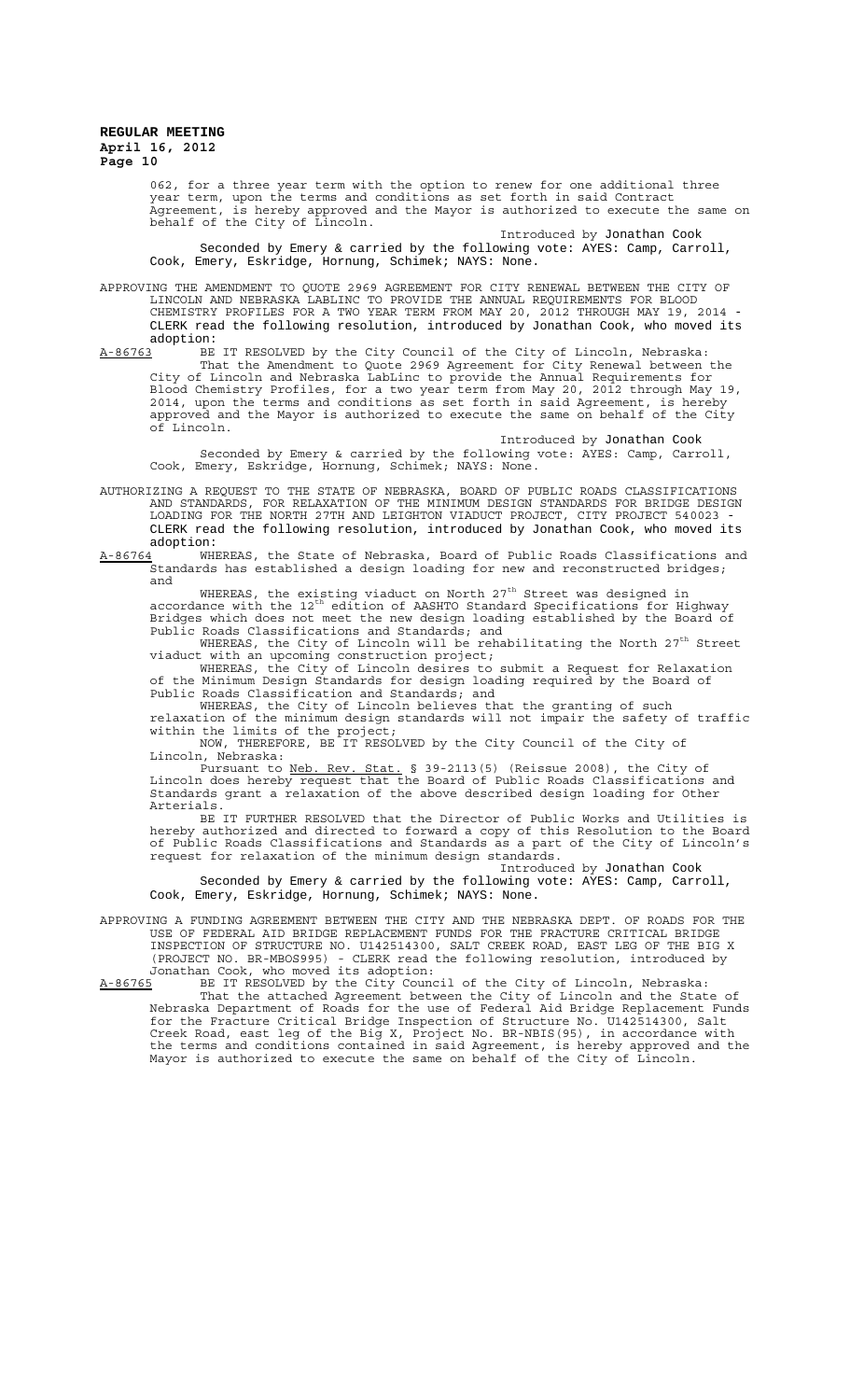The City Clerk is directed to return the executed copies of the Agreement to Devin Biesecker, Engineering Services Division of the Department of Public Works & Utilities, for transmittal and execution by the State Department of Roads.

Introduced by Jonathan Cook

Seconded by Emery & carried by the following vote: AYES: Camp, Carroll, Cook, Emery, Eskridge, Hornung, Schimek; NAYS: None.

APPROVING THE APPROPRIATION OF \$700,000 OF KENO FUNDS WITHIN THE PARKS AND RECREATION DEPARTMENT CIP FOR FY 2012-2013 FOR THE NEBRASKA CENTENNIAL MALL RENOVATION PROJECT - CLERK read the following resolution, introduced by Jonathan Cook, moved its adoption:

A-86766 WHEREAS, the City of Lincoln desires to enter into a contract for Phase I of the Nebraska Centennial Mall Renovation Project for improvements between M and P Streets; and

WHEREAS, the construction costs are estimated to be \$2.32 million with funding sources of \$628,000 TIF, \$318,000 State grant programs, \$100,000 Lancaster County grant, \$578,000 private foundations and donors, and \$700,000 Keno funds; and

WHEREAS, construction for Phase I is scheduled to begin May 2012 and extend through the calendar year of 2012; and

WHEREAS, the Parks and Recreation Department would propose to commit appropriations of \$700,000 of Keno funds in their CIP budget for FY 2012-13 and FY 2013-2014 for the Nebraska Centennial Mall Renovation Project; and

WHEREAS, said Project will involve the expenditure of money from appropriations of more than one fiscal year, and Article VII, Section 3 of the Charter of the City of Lincoln provides that no such expenditure of money of more than one year shall be valid unless approved by resolution of the City Council.

NOW, THEREFORE, BE IT RESOLVED by the City Council of the City of Lincoln, Nebraska:

That the Mayor and Finance Director are authorized to approve expenditures and related transfers of funds or approvals in connection with the multi-year Nebraska Centennial Mall Renovation Project for Phase I to be paid from CIP funds for FY 2012-2013 and FY 2013-2014.

Introduced by Jonathan Cook Seconded by Emery & carried by the following vote: AYES: Camp, Carroll, Cook, Emery, Eskridge, Hornung, Schimek; NAYS: None.

USE PERMIT NO. 82C - APPEAL OF DESIGN DATA CORP. FROM THE PLANNING COMMISSION'S CONDITIONAL APPROVAL OF THE APPLICATION OF BOB BENNIE PROPERTIES LLC FOR AUTHORITY TO ADD MEDICAL OFFICE AS A PERMITTED LAND USE TO AN EXISTING USE PERMIT, ON PROPERTY GENERALLY LOCATED AT SOUTH 14TH STREET AND OLD CHENEY ROAD - PRIOR to reading:<br>HORNUNG Moved to an

Moved to amend Bill No. 12R-61 to Continue Public Hearing w/Action in one week to April 23, 2012.

Seconded by Camp & carried by the following vote: AYES: Camp, Carroll, Cook, Emery, Eskridge, Hornung, Schimek; NAYS: None.

# **ORDINANCES - 3RD READING & RELATED RESOLUTIONS (as required)**

APPROVING A CONTRACT BETWEEN THE CITY AND LINCOLN HAYMARKET DEVELOPMENT CORP. TO OPERATE AND REGULATE A SATURDAY PUBLIC MARKET IN THE HAYMARKET AREA, 7TH STREET FROM P TO Q STREETS AND P STREET FROM 7TH TO 8TH STREETS FROM MAY 5, 2012 THROUGH OCTOBER 13, 2012 AND ON 8TH STREET FROM P TO Q STREETS FROM JUNE 2, 2012 THROUGH AUGUST 25, 2012 AND ALSO SEPTEMBER 8, 2012 - CLERK read an ordinance, introduced by Jon Camp, accepting and approving the Contract between the City of Lincoln, Nebraska, a municipal corporation, and the Lincoln Haymarket Development Corporation for establishment and regulation of a Saturday public<br>market in the Haymarket area, 7<sup>th</sup> Street from P to Q Streets and P Street from  $7<sup>th</sup>$  to  $8<sup>th</sup>$  Streets, from May 5 2012 through October 13, 2012, and on  $8<sup>th</sup>$  Street from P to Q Street from June 2, 2012 through August 25, 2012, and September 8, 2012, and authorizing the Mayor to sign such Contract on behalf of the City, the third time.

CAMP Moved to pass the ordinance as read.

Seconded by Emery & carried by the following vote: AYES: Camp, Carroll, Cook, Emery, Eskridge, Hornung, Schimek; NAYS: None. The ordinance, being numbered **#19701**, is recorded in Ordinance Book #27, Page .

CHANGE OF ZONE 12002 – AMENDING TITLE 27 OF THE LINCOLN MUNICIPAL CODE, THE ZONING CODE, BY ADDING A NEW SECTION NUMBERED 27.03.417 TO PROVIDE THE DEFINITION OF "MARKET GARDEN"; AMENDING SECTIONS 27.07.040 AND 27.09.040 TO ADD MARKET GARDENS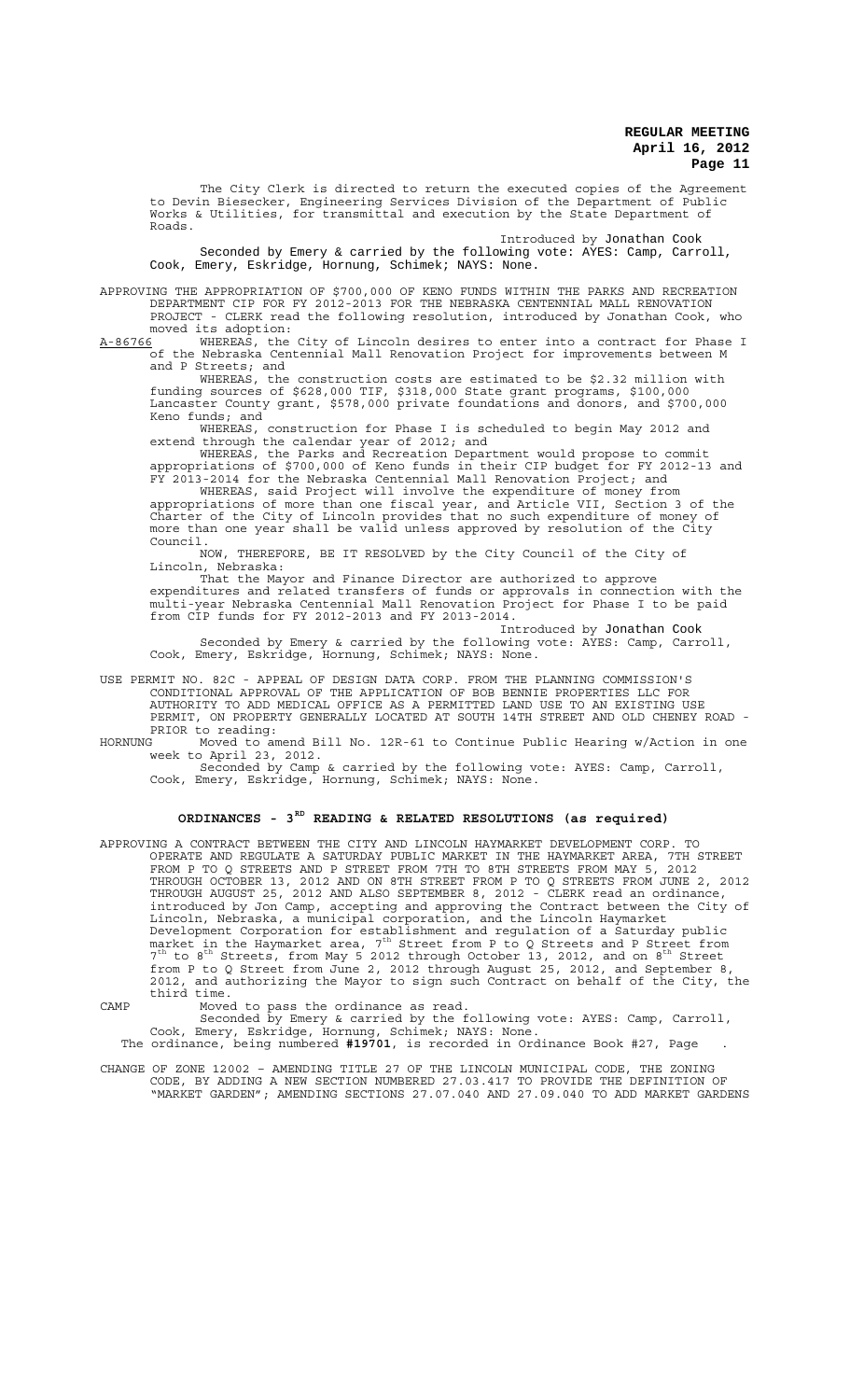AS A PERMITTED SPECIAL USE IN THE AG AND AGR ZONING DISTRICTS, RESPECTIVELY; AMENDING SECTION 27.63.680 TO ADD MARKET GARDENS AS AN EXCEPTION TO A LICENSED PREMISES100-FOOT SPACING REQUIREMENT FROM A RESIDENTIAL DISTRICT; ADDING A NEW SECTION NUMBERED 27.63.820 TO PROVIDE CONDITIONS FOR APPROVAL FOR MARKET GARDENS AS A PERMITTED SPECIAL USE AND TO ALLOW CERTAIN ACCESSORY USES TO MARKET GARDENS, INCLUDING THE SALE OF ALCOHOLIC BEVERAGES FOR CONSUMPTION ON THE PREMISES; AND AMENDING SECTION 27.67.040 TO PROVIDE PARKING REQUIREMENTS FOR FARM WINERIES AND MARKET GARDENS - CLERK read an ordinance, introduced by Jon Camp, amending Title 27 of the Lincoln Municipal Code, the Zoning Code, by adding a new section numbered 27.03.417 to provide the definition of "market garden"; amending Sections 27.07.040 and 27.09.040 to add market gardens as a permitted special use in the AG and AGR zoning districts, respectively; amending Section 27.63.680 to add market gardens as an exception to a licensed premises 100-foot spacing requirement from a residential district; adding a new section numbered 27.63.820 to provide conditions for approval for market gardens as a permitted special use and to allow certain accessory uses to market gardens, including the sale of alcoholic beverages for consumption on the premises; amending Section 27.67.040 to provide parking requirements for farm wineries and market gardens; and repealing Sections 27.07.040, 27.09.040, 27.63.680 and 27.67.040 of the Lincoln Municipal Code as hitherto existing, the third time.

CAMP Moved to pass the ordinance as read. Seconded by Emery & carried by the following vote: AYES: Camp, Carroll,

Cook, Emery, Eskridge, Hornung, Schimek; NAYS: None. The ordinance, being numbered **#19702**, is recorded in Ordinance Book #27, Page .

AN ORDINANCE ADOPTING THE SUPPLEMENTS TO THE LINCOLN MUNICIPAL CODE DATED JUNE 2011 AND DECEMBER 2011 AS PART OF THE OFFICIAL LINCOLN MUNICIPAL CODE - CLERK read an ordinance, introduced by Jon Camp, adopting the supplements to the Lincoln Municipal Code dated June 2011 and December 2011 as part of the official Lincoln Municipal Code, the third time.

CAMP Moved to pass the ordinance as read. Seconded by Emery & carried by the following vote: AYES: Camp, Carroll,

Cook, Emery, Eskridge, Hornung, Schimek; NAYS: None.

The ordinance, being numbered **#19703**, is recorded in Ordinance Book #27, Page .

# **ORDINANCES - 1ST READING & RELATED RESOLUTIONS (as required)**

- MISCELLANEOUS NO. 10003 VACATING THE FINAL PLAT OF HARTLAND'S VIEW POINTE WEST  $1^{\mathrm{ST}}$ ADDITION GENERALLY LOCATED AT N.W. 56TH STREET AND WEST AURORA STREET AND RETAINING CERTAIN EASEMENTS THERE IN THE NAME OF THE CITY - CLERK read an ordinance, introduced by Doug Emery, vacating the final plat of Hartland's View<br>Pointe West 1<sup>st</sup> Addition including all dedicated public street rights-of-way within said plat on property generally located at N.W. 56<sup>th</sup> Street and West Aurora Street, declaring the vacated street rights-of-way surplus and authorizing the conveyance of the vacated public street rights-of-way to Hartland Homes, Inc., the first time.
- VACATION NO. 12001 VACATING MULTIPLE RIGHTS-OF-WAY AND ALLEYS LOCATED IN THE WEST HAYMARKET AREA BETWEEN L STREET AND U STREET AND BETWEEN 2ND STREET AND 7TH STREET - CLERK read an ordinance, introduced by Doug Emery, vacating various rights-of-way in the West Haymarket area generally bounded by U Street on the<br>north, L Street on the south, 2<sup>nd</sup> Street on the west and 7<sup>th</sup> Street on the east, retaining title thereto in the City of Lincoln, Nebraska, declaring the vacated rights-of-way surplus and authorizing the conveyance thereof to the West Haymarket Joint Public Agency, the first time.

# **RESOLUTIONS - 1ST READING - ADVANCE NOTICE**

- APPROVING AN AMENDMENT TO AGREEMENT FOR ANIMAL SHELTER SERVICES BETWEEN THE CITY OF LINCOLN AND THE CAPITAL HUMANE SOCIETY FOR AN ADDITIONAL FOUR YEAR TERM AND TO AMEND THE COMPENSATION TO BE PAID FOR SAID ADDITIONAL TERM.
- AMENDING RESOLUTION NO. A-86641 FOR THE USE OF PUBLIC RIGHT OF WAY ALONG SOUTH  $9^{\text{TH}}$ STREET FOR AN ACCESSIBLE RAMP AND LANDING TO ALLOW STEPS IN THE RIGHT OF WAY RATHER THAN THE RAMP.
- APPROVING AN INTERLOCAL AGREEMENT BETWEEN THE CITY OF LINCOLN AND LANCASTER COUNTY FOR THE 14TH STREET RECONSTRUCTION FROM I-80 TO ALVO ROAD AND FOR THE ACQUISITION OF RIGHT-OF-WAY OUTSIDE THE CITY LIMITS.